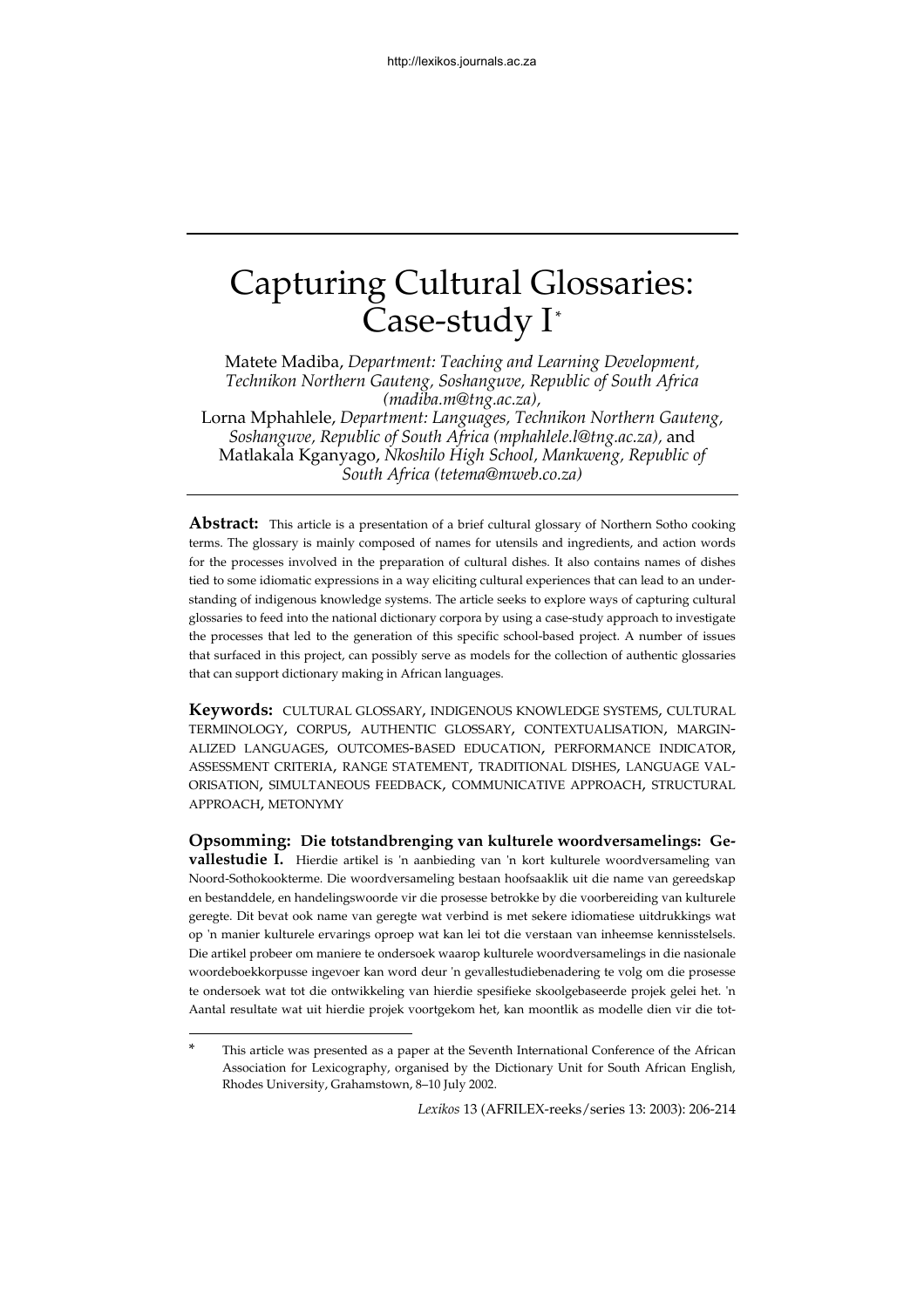standbrenging van oorspronklike woordversamelings wat woordeboekskepping in die Afrikatale kan ondersteun.

**Sleutelwoorde:** KULTURELE WOORDVERSAMELING, INHEEMSE KENNISSTELSELS, KULTURELE TERMINOLOGIE, KORPUS, OORSPRONKLIKE WOORDVERSAMELING, KON-TEKSTUALISERING, GEMARGINALISEERDE TALE, UITKOMSGEBASEERDE ONDERWYS, PRESTASIEAANDUIDER, WAARDEBEPALINGSKRITERIA, RANGSTELLING, TRADISIONELE GEREGTE, TAALSTABILISERING, GELYKTYDIGE TERUGVOER, KOMMUNIKATIEWE BENA-DERING, STRUKTURELE BENADERING, METONIMIE

#### **Background**

A classroom-based project within an outcomes-based education (OBE) approach is the setting for the work reported here. The considered strength of this project is the creation and use of a meaningful context for the collection of a valuable glossary. The project has demonstrated that contextualisation can be used as a good organising tool for the collection of other glossaries. The school setting, within which the project was carried out, provides a fertile ground for an activity of this nature. The environment (of the school) is dominated by rural settlements, which are even more relevant and useful as authentic sources for cultural embodiments.

Of particular interest to researchers is the fact that projects of this nature have the potential to capture and record cultural words that would otherwise be lost. This task seeks also to investigate how glossaries like these can help to realise and implement innovative methodologies and concepts such as De Schryver and Prinsloo's (2000: 1) proposal of 'simultaneous feedback' to support lexicographic work. As the project had a different target, the compiling of a glossary was a 'secondary' and not 'primary' product thereof. It is this distinctive feature (of being a 'secondary' product), whose further implications have to be investigated.

The case-study approach is found to be more suitable to a project like this as lessons learnt while compiling this brief glossary, will be more clearly spelt out. It is the exploration of these lessons that will eventually be used to propose a possible and authentic model for collecting other glossaries of this nature.

#### **Outcomes-based Education Environment**

The rationale behind the project is based on the argument that it will not be easy for the formerly marginalized languages to capture cultural terminology in a corpus built mainly from written texts and frequency lists. It is therefore argued that such an approach to corpus building has the potential of creating gaps in a way that may necessarily exclude cultural terms. The provision of a model for the collection of cultural words and the initiation of similar projects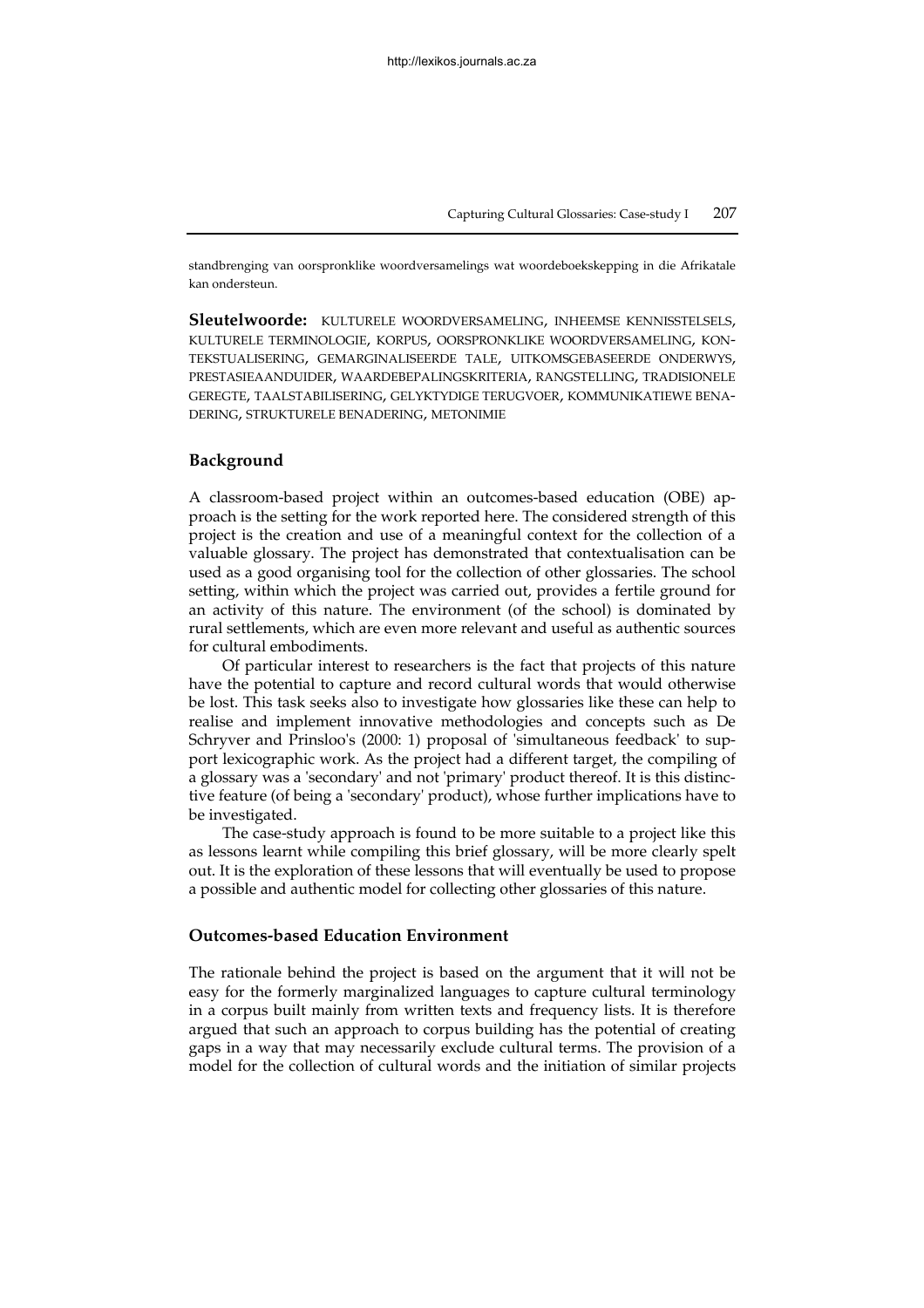208 Matete Madiba, Lorna Mphahlele and Matlakala Kganyago

reported here will address these gaps.

There have been great changes in the education system of the country in recent years. The teaching of Northern Sotho was also affected as the Department of Education brought about changes that lead to the teaching and learning of languages moving away from the structural to the communicative approach, especially for grade 10-12 learners. The first examination within this approach had been written at the end of 2002. In the communicative languageteaching approach the 'greatest challenge in the profession is to move significantly beyond the teaching of rules, patterns, definitions, and other knowledge "about" language to the point that we are teaching our students to communicate genuinely, spontaneously, and meaningfully' (Brown 1994). The adoption of this kind of approach in language teaching, it is believed, will help implement outcomes-based education (OBE).

What all this means for educators is that in order to be successful you, together with your learners, have to take full responsibility for the careful planning and management of your classroom instruction and assessment of learning. Within this OBE approach, the focus is on the final result of each learning process. According to Van der Horst and McDonald (1997), learners must take an active part in learning. Their critical thinking should be developed together with their reasoning and reflection. Learning should be relevant and connected to real life. In the communicative approach to language teaching, learners are therefore encouraged to work together for example in group discussions and projects.

In the structural approach, a learner would be given an idiom like 'legotlo le lefa ka setopo' (an eye for an eye). Questions asked would include:

- What is the meaning of the idiom?
- Construct a sentence using the idiom to show that you understand it.

This type of question has no direct reference to the real life situations of the learner. In the communicative approach, questions should be carefully designed to be meaningful. Learners can be asked to:

- Demonstrate the real meaning of the idiom by contextualising it through storytelling;
- Write a paragraph about their own attitude towards the idiom;
- Relate the idiom to topical issues such as the country's constitution and related global debates;
- Give their viewpoint from their religious background;
- Show a connection towards real life and provide short case-studies when do people use the idiom?; under what circumstances is the idiom relevant?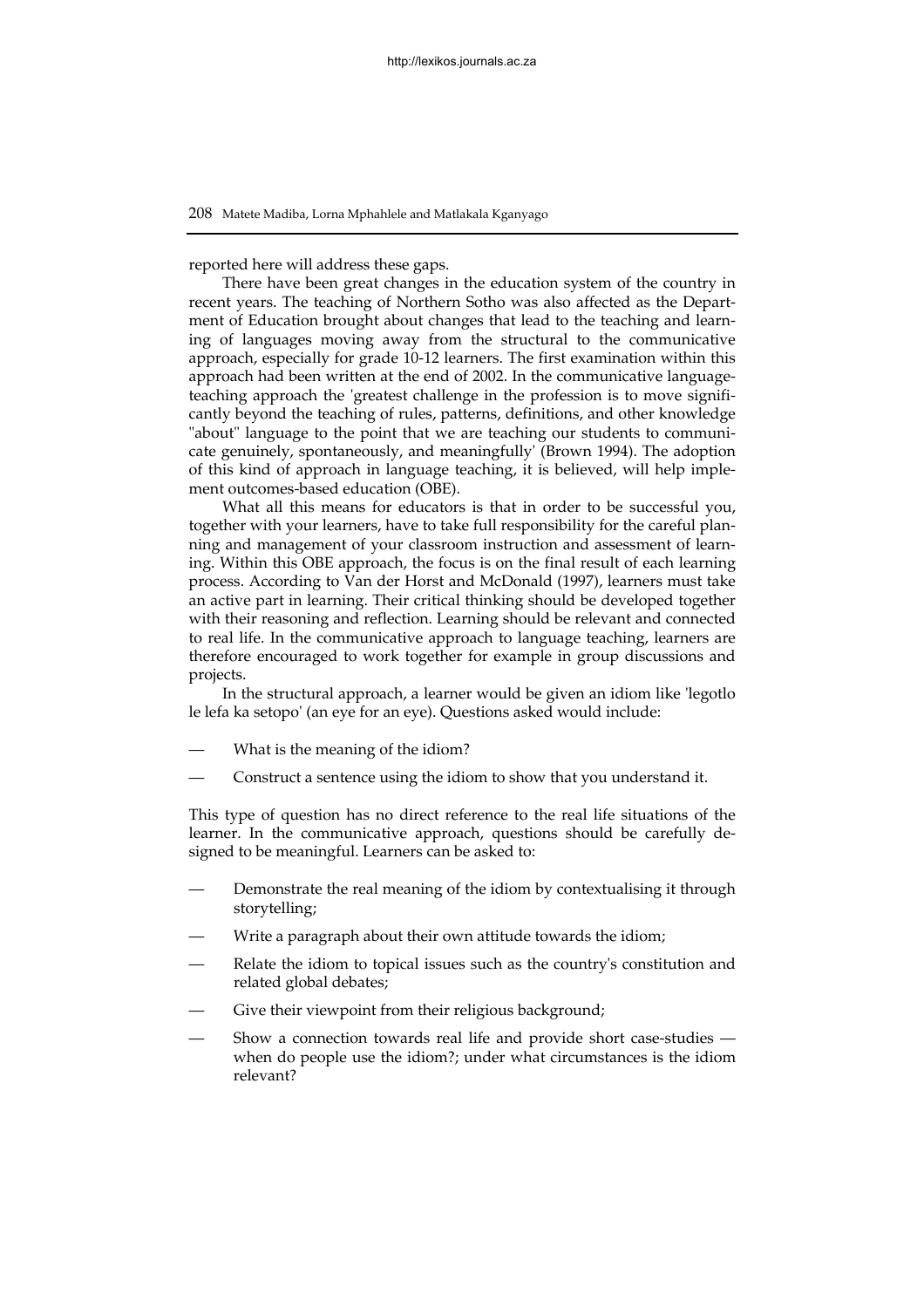The type of questions given in the communicative approach must probe the mind of the learner into more thinking. In order to respond to such questions, the learner has to search for experiences in real life. It is not just the content (as in the wording of the idiom and the terminology used) that is of interest in a learning environment like this, but attitudes and values are also to be taken into consideration.

It is within such a teaching and learning environment that the project with which this article deals, was developed. This article reports on what was initiated as a response to the OBE approach within the teaching of Northern Sotho as a language. The goal of the educator in the broadest sense was to teach semantics. In order to contextualise the content and make it meaningful, identifying various Northern Sotho traditional dishes was used as a starting point. In the structural approach, learners would be expected to name the dishes, or be provided with descriptions of a dish so that the learner can provide the suitable name (the match column A to B type of questions). A demonstration of this kind is given in the following example:

| Column A                                                                         | Column B           |
|----------------------------------------------------------------------------------|--------------------|
| (Description of the dish)                                                        | (Name of the dish) |
| Meetsana ao re šebago ka wona go tšwa nameng yeo e   mothotho/moro<br>apeilwego  |                    |
| (The watery substance coming from cooked meat and   (gravy)<br>used as a relish) |                    |

Within the OBE approach, outcomes as outlined in the policy document from the Department of Education (1997) have to be achieved. For this, Specific Outcome 3 (SO/3) that states learners are to (be made to) respond to the aesthetic, affective, cultural and social values, was used. The performance indicator will be that learners uncover important aspects of style and move towards the ability to discern and describe more subtle features of the language. The assessment criteria will therefore focus on the learner's development of a vocabulary to support impressions. In the range statement, emphasis will be on knowledge, i.e. something related to history, social conditions, human experiences, etc.

For the project described here, learners were divided into groups to prepare various traditional dishes of their choice. All the preparations were done in school. A period during every day of a week was given to complete the project. The group monitored the process of preparation, and its stages were recorded on a daily basis. Some of the learners reported at school as early as 5 a.m. to work on their dishes. It was an experience for both learners and educators to go through this process for a week. There was a lot of excitement, which kept the motivation high. Some of the dishes like 'sekome' were equally new to some of the learners as to some of the educators. With the help of this dish, the following Northern Sotho idiom made more sense to many in the school: 'Šiki-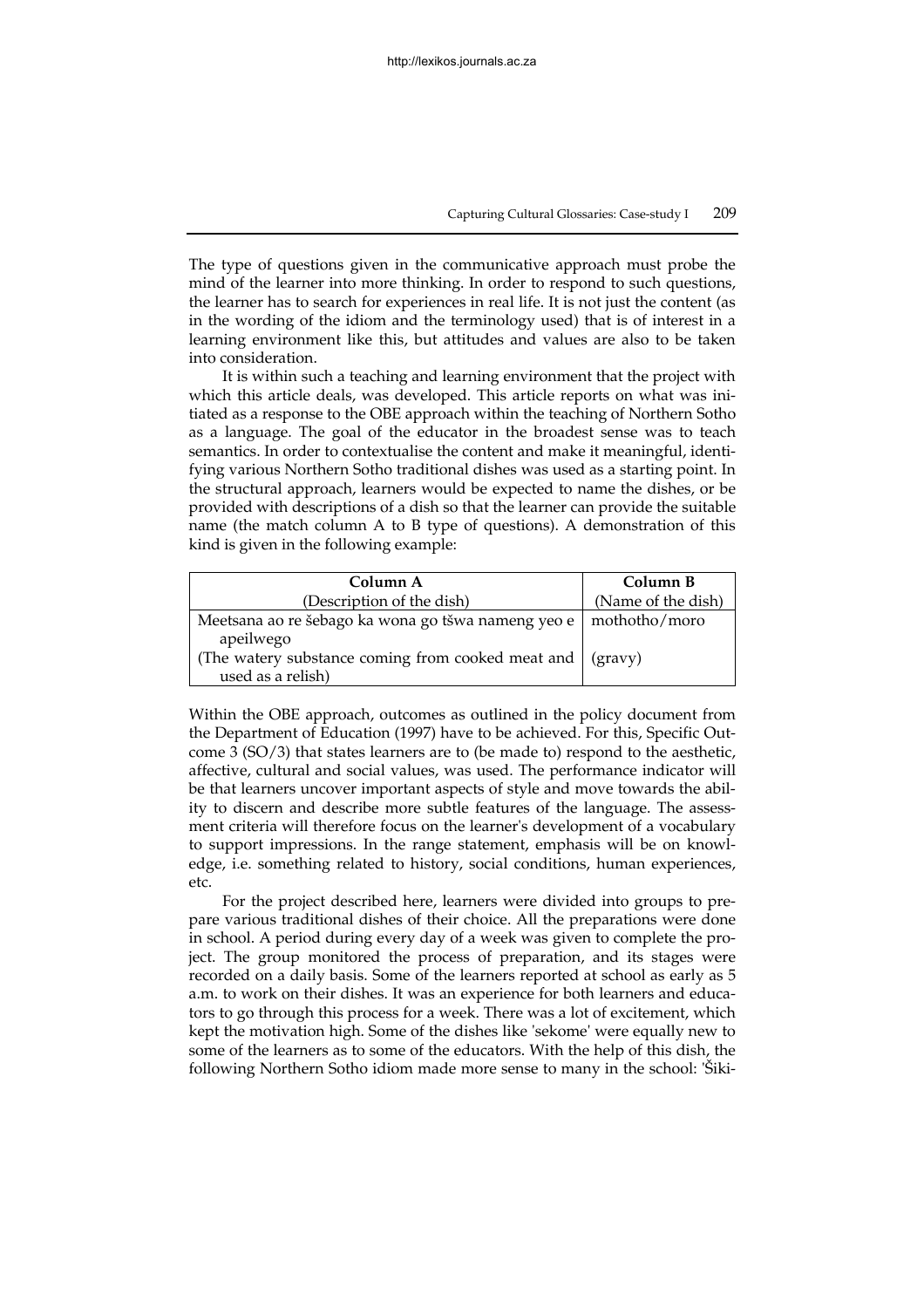#### 210 Matete Madiba, Lorna Mphahlele and Matlakala Kganyago

ša dira le molapo, mphago wa dira ke meetse.' (The literal translation is that soldiers were always to walk next to a stream/river because they use water as their provision for a march.) 'Sekome' was prepared as a special provision for soldiers during war. It is very light to carry and after taking a small amount one will drink a lot of water and then one's hunger is satisfied for a longish period. It can also be used as a snack.

Through this project, a useful glossary of traditional dishes was compiled. Working with high-school learners made this endeavour, which turned into a research project, possible. There was no need for employing field-workers to collect the words. The learners had to gather information from members of their own community and this gave the project such a high level of authenticity. It is within this framework that this article argues for more projects of this nature to collect the wealth of information that would otherwise be lost. The excitement this exercise brought to the learning of the language was evident in the level of motivation that impelled the project. Learners experienced it as an affirmative process to contribute to a knowledge of their language beyond the boundaries of their textbooks and the experience of their teachers.

There are many benefits involved in encouraging and nurturing this type of work which has the potential for research into indigenous knowledge systems. The particular language will enjoy a much-desired growth. Learners are motivated, acquiring a lot of knowledge about a certain topic. With the necessary funding and initiative, more projects can be undertaken and topics such as traditional dress, ceremonies, dances and medicines can be researched in a more focused way to capture cultural glossaries within an authentic environment.

### **Language Valorisation**

A very unique opportunity for the valorization not only of Northern Sotho, but also of other African languages is the transfer of traditional, almost archaic terminology to much-needed names for modern innovations, and as such contributing to terminology work necessary for these languages. This involves the process of metonymy (Carstens 1999). It has already been used in many languages, Northern Sotho included, for language expansion. One such example of the transfer of traditional terminology to modern innovations is 'dish', the concave reflector used especially for radar and radio telescopes. Instead of creating a new term, the word 'dish' has been used metonymically.

In Northern Sotho several terms from traditional initiation processes (as practised in the initiation school) have been applied in this metonymic way. When Western type of schooling was introduced into the Northern Sotho environment, such terms as 'mphato' (which came to mean 'standard' as in standard one, two, etc.) were transferred from their traditional meanings to the new ways of education. The same applies to 'go aloga' or 'dialoga', which refer to graduation or graduates.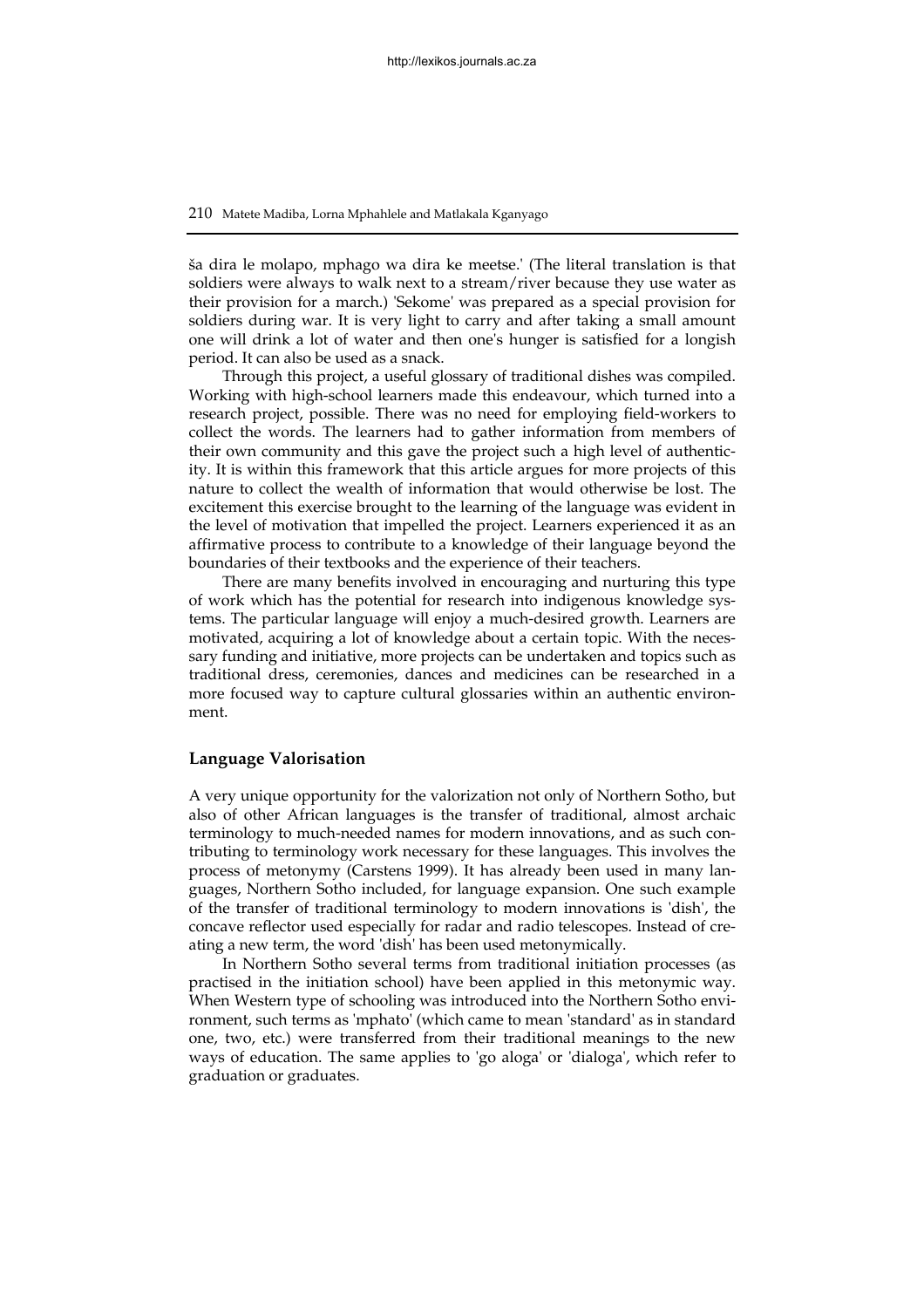Another special feature of metonymy is its potential to reveal the traditional and cultural circumstances under which a proverb or idiom was formulated. Together with this, the etymologies of words and their variations can be better understood.

There is a great variety of cultural terminologies still to be uncovered through processes such as those outlined above. A possible application of these terminologies lies in the expansion of the African languages. The use of a process like metonymy in word creation is undoubtedly preferable to the artificial coining of words.

#### **Glossary**

What follows is the presentation of a glossary of traditional dishes, and the utensils involved and processes used in their preparation. It is to be hoped that the terminology will be introduced into the corpora of national dictionaries where it can be given proper lexicographic treatment. The glossary is presented here in a report-based manner, mainly from the recipes prepared in the school project, together with further information from informants. The glossary has not been given any specific lexicographic treatment.

Supplementary work was done to expand the glossary, which involved consulting informants who were able to provide the information needed, although the focus of inquiry was effectuated by the initial ideas and terms originating from the school project.

#### **Bjala bja Sesotho (traditional African beer)**

One of the idiomatic expressions associated with traditional beer is 'go wela ka nkgong', which can be translated as 'getting drunk'. In a more literal sense, it also means 'falling into the (traditional) beer container'.

The process of preparing African beer has the following terminology:

**Mmela** is **mabele** (an African cereal food) that is not smoothly ground; it has to be rough. When the mmela is rough, it is called **gaila**. When the mmela is smoothly ground, it is called **mathume**, and is normally used to make porridge.

**Sekhukhu** is a mixture of mmela and boiling water.

**Riteletša** is to mix the mmela and the sekhukhu.

This mixture has to be left for 24 hours in summer or 48 hours in winter for fermentation. After this period has elapsed, the mixture is called **mohlogotse.** This is when fermentation is in process and the water separates from the mmela. The water has foam, which is known as **lehulo.** 

After the fermentation process, the water is removed and boiled separately. The fermented mohlogotse left behind is now known as **dintshe** or **pelle.** 

When the water has boiled, dintshe or pelle is added and cooked. Once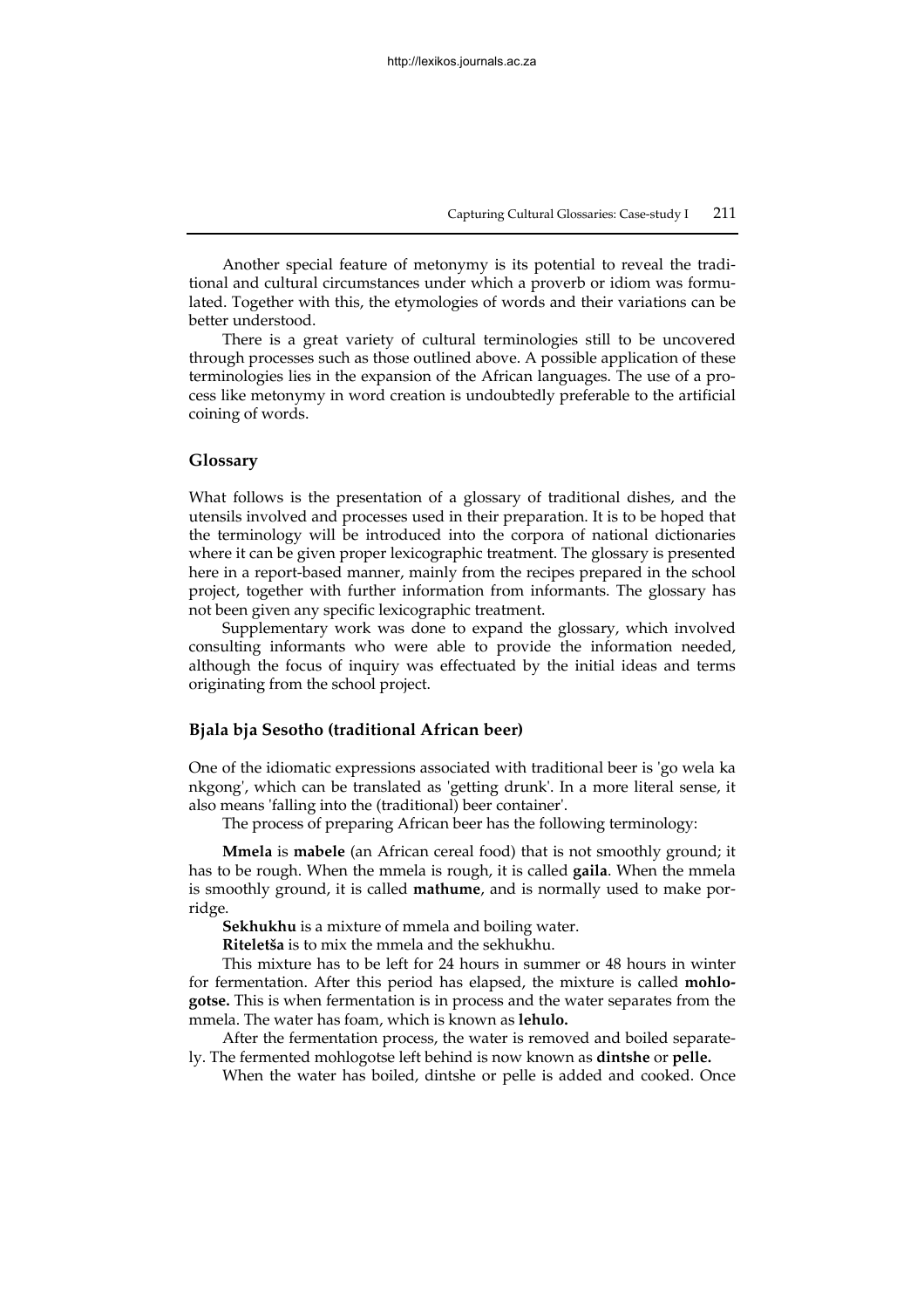this has cooked, it is called **lešeleba** or **magebeleta.** Lešeleba or magebeleta is left to stand for a day and thereafter more mmela is added and the container is covered with a **seroto**.

**Moroko**, an extract that is part of the final process of this beer-making procedure, is a reusable product. It will be dried, ground and mixed with corn cereal to make a different type of porridge. Sometimes this extract will be cooked whilst it is still watery, before it dries, and it will be eaten with salt or sugar as another type of porridge. The cooking is referred to as **go šokwa**.

Other types of beer

- (a) **morula** beer made from the juice of the morula fruit
- (b) **makgere** beer made from prickly pears

## **Different types of porridge and related dishes**

Porridge was the staple food. There were variants of this dish as indicated in the various terminologies used.

- (a) **bogobe bja mabele** porridge made from sorghum cereal
- (b) **kgodu** porridge made from a cooked melon-like fruit called **lerotse** mixed with mealie meal
- (c) **lewa**  a dish made from sorghum grain
- (d) **lehlahlara**  a type of lewa, prepared from mabele
- (e) **lemopa** a type of lewa made from **ditlhodi** (Chinese beans)
- (f) **semotwane / sekgotho** a dish made from traditional beans and thickened (**loišwa**) with maize meal

The less tasty version of porridge was always accompanied by another dish. Besides meat, it would be eaten with some type of **morogo** or other. Morogo is a traditional vegetable.

#### **Different types of morogo**

- (a) **leroto** leaves of a small plant which bears small white flowers when mature, with a bitter taste when cooked
- (b) **lehlanye**  a small plant with pointed needle-like leaves with a bitter taste
- (c) **monawa** leaves of the bean plant
- (d) **mphodi** leaves of the pumpkin plant
- (e) **monyaku**  leaves of a small plant which bears a hairy fruit that looks like a smaller version (and one that is not edible) of a melon fruit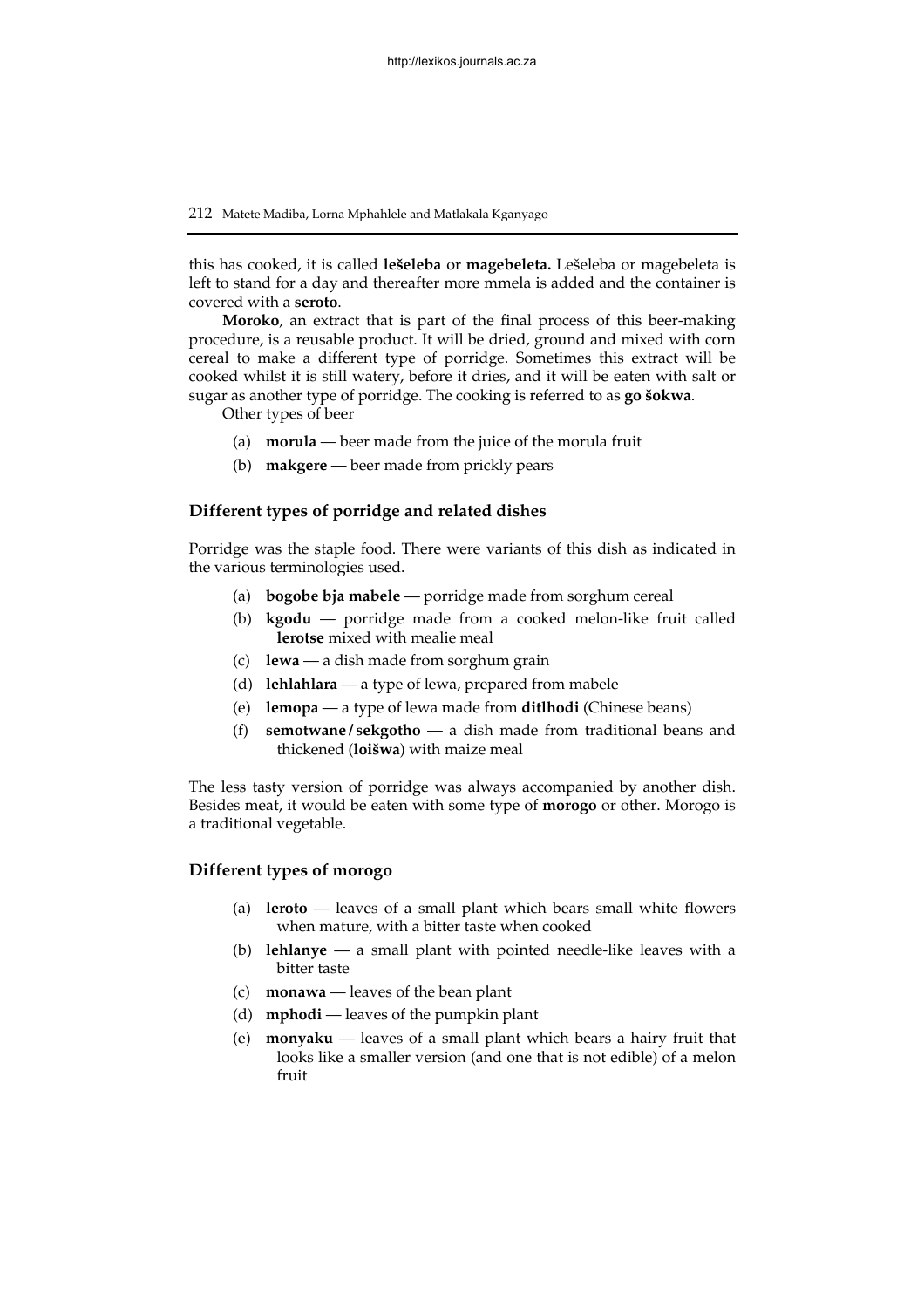- (f) **motšhatšha** leaves of a melon plant with a bitter taste when cooked
- (g) **mothagaraga** leaves of a small plant that produces oval-shaped fruit and usually grows on harvested fields
- (h) **theepe**  leaves of a small plant that are two-toned, with a reddish colour underneath, and slimy when cooked

**Dithotse,** pumpkin and watermelon pips that are normally fried without fat (and salt added), were also used as **sešebo**, something to eat together with porridge. These were dried, and could be kept for a considerable time. **Dithuthupe,** popcorn, was a common seasonal snack. **Mangangale** was another type of a dish made from **marotse** (pumpkins). These melon-like fruits will be sliced (**a hlabelwa**) and dried, then cooked and eaten separately as a single dish.

# **Wild fruit that was part of the traditional diet**

- (a) **dithetlwa** soft wild berries
- (b) **mabilo** wild brownish fruit when fully ripe
- (c) **ditoro** prickly pears
- (d) **mabupudu** wild dates
- (e) **mahlatswa** wild litchi
- (f) **matšhidi / ditšhidi** wild fruit that is yellowish when fully ripe, with a bitter-sweet taste
- (g) **dinee** wild mulberries
- (h) **ditlhakola** big wild berries
- (i) **marula**  marula
- (j) **magaba**  a wild tuber that has a lot of water
- (k) **dikgwane**  hard wild berries
- $(l)$  **mago** figs

## **Other special dishes**

**Bokoma** was a special dish for those who took long journeys. It was made of ground dried nuts. This came in handy and did not need any preservation. **Sekome** is a variation of this dish that was given to soldiers who spent a long while away from home with no access to fresh food. It consists of groundnuts, maize, sorghum and salt. These ingredients are fried without any fat, ground and mixed.

**Mageu** is a drink made of cooked mealie-meal porridge mixed with water and sugar, left for a week or so to ferment.